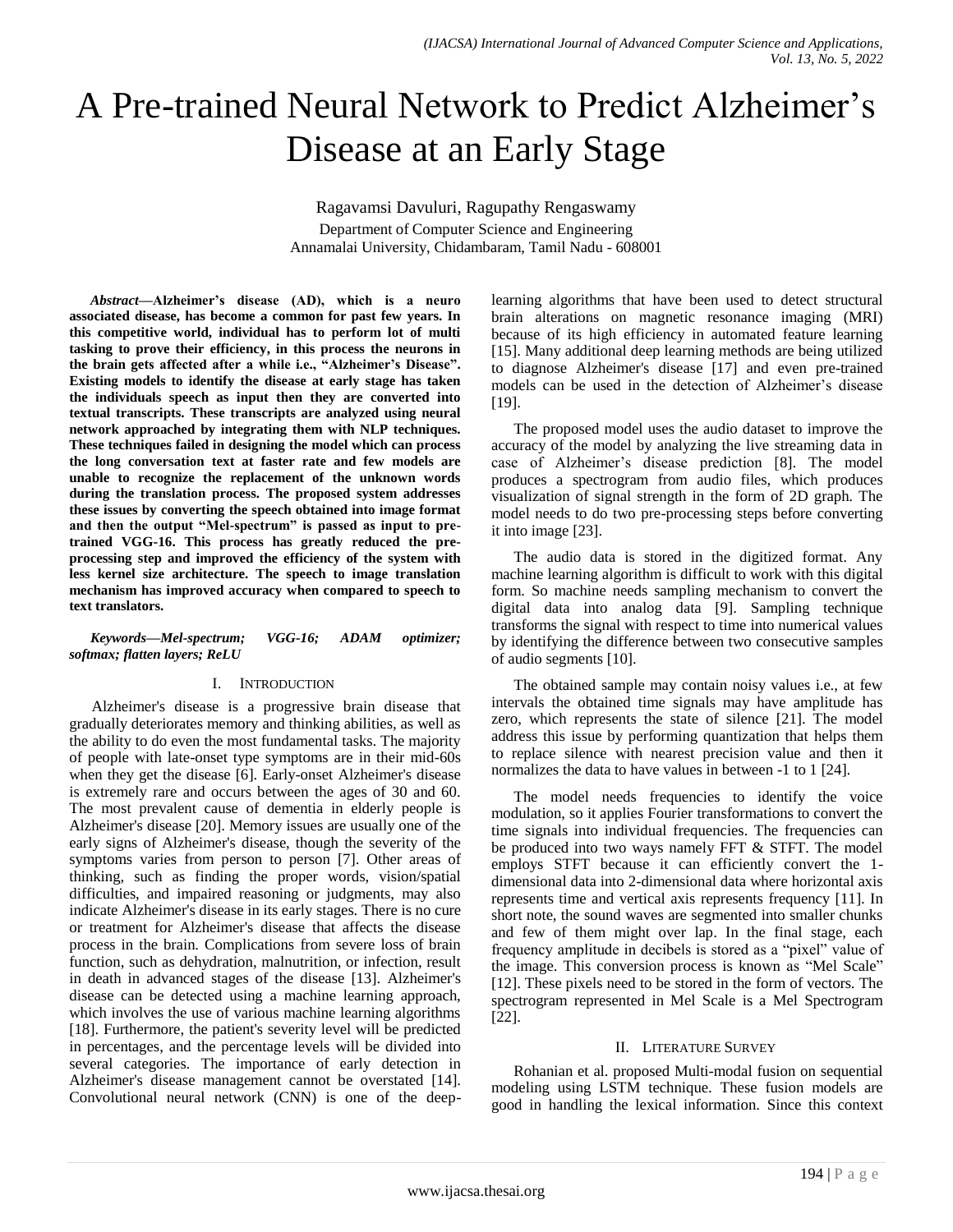changes with time, the model uses gating concept. This receives inputs from two different models i.e., (audio and text) and combines them into single unit by eliminating the noises from the audio data acquired. All the higher layers utilize nonlinear functions but the lower layers use linear functions. The non-linear is transformed into linear by attaching the carriers integrated with self repairing system. The model hyper tunes the LSTM to identify the error co-efficient at early stage [1].

Raghavendra et al. designed embedded techniques related to speech and fine tune those using BERT models. The model extracts the essential features by constructing the x-vectors, which is a deep neural vector. In the next step, Mel-frequency coefficient is computed by embedding all the global pooling layers. The encoder of the ResNet stores the signals in the encrypted format but at decoder side it implements a pretrained VoxCeleb1. The performance of this model is estimated using the MMSE because most of the characteristics are relevant to prosody features. These features are hard to maintain, so BERT model using its self attention layer which converts the linguistics elements into embeddings [2].

Ning Wang et al. implemented Attention Network by collecting real time data from Google Speech Recognizer API. The model extracts four different features using four different networks. The model for extracting the frame level features of the linguistic, it implements VGG network because it is good in handling the embossed features. FREQ commands convert the received audio into transcript form. NLTK takes care of the converted text but the context of each sentence is extracted using the Universal Sentence Embedding technique [3]. The model implements dilated CNN layers instead of 2D-CNN layers because multi head component associated with the embedded layers can represent the encoded representation very efficiently [16].

Amish et al. designed a framework BERT integrated CNN to extract the embedding text associated with the context. The audio dataset is initially segmented into shorter clips and then Mel-spectrum is generated for those segments. The model utilized Fast Text-CNN to generate transcripts and clusters are formed based on the common word vectors. In this model, instead of encoding all the sentences, it encrypts only Out-of-Vocabulary words using sentence BERT technique. During the text processing phase, the probability of segment is compared against the probability of entire transcript and then combined to form a fusion. Finally, a concatenation embedding model is designed to treat the each text segments separately [4].

Zhaoci Liu et al. worked with bottle neck features generated from augment images. The model doesn't convert the audio signals into transcripts because the designed extractor creates temporary intermediate form of representation. The audio signals are divided into set of window frames, from which both local and global context information is extracted. This information is stored as a sequence in LSTM and attention pooling is applied to perform the classification. The validation of the model is performed using query system, which is designed as feed forward network with sigmoid activation function and the input is obtained in the form of key-value pair [5].

# III. PROPOSED METHODOLOGY

Most of the researchers analyzed the Alzheimer's disease either from images or from the .csv file extracted from the images. Few researchers, which are stated in Table I, worked on predicting system using audio dataset, which is converted into textual format. The accessing and processing of text using NLP techniques takes a lot of time, which makes the system to take late decisions. This issue is resolved in this paper by transforming the speech into images and processing them using pre-trained model. The entire process is illustrated in Fig. 1.

| S.No           | Author                 | <b>Algorithm</b>            | <b>Merits</b>                                                                                                                                                    | <b>Demerits</b>                                                                                                                        | <b>Accuracy</b> |
|----------------|------------------------|-----------------------------|------------------------------------------------------------------------------------------------------------------------------------------------------------------|----------------------------------------------------------------------------------------------------------------------------------------|-----------------|
|                | Rohanian et al. [1]    | Multi-modal fusion          | The feed-forward helps the model to<br>transfer the data quickly                                                                                                 | The model can be extended by<br>introducing the bio-markers                                                                            | 79.20           |
| $\overline{c}$ | Raghavendra et al. [2] | <b>BERT</b>                 | Embedding BERT and X-vector has<br>solved the modulation frequencies very<br>effectively during speech recognition                                               | Adaptable BERT integrated with<br>LM interpolation will refine the<br>predictions associated with target<br>values                     | 84.51           |
| 3              | Ning Wang et al. [3]   | <b>Attention Network</b>    | Instead of single feature extraction, the<br>model extracted multiple features from<br>different sources. So, this model<br>achieves less misclassification rate | The model doesn't apply any<br>segmentation technique to process<br>the speech with respect to time                                    | 80.28           |
| 4              | Amish et al. [4]       | Multi Modal Sequence        | The FastText CNN has the capability to<br>generate transcripts for unknown words<br>also                                                                         | The model has implemented late<br>fusion technique to combine the<br>text segments which consumes<br>more memory to activate the cells | 85.30           |
| 5              | Zhaoci Liu et al. [5]  | Masked data<br>augmentation | Since the bottleneck features extracts the<br>low level values, it requires less space<br>and time to encrypt                                                    | Usage of query system for<br>validating the model made the<br>process complicated                                                      | 82.59           |

TABLE I. IDENTIFICATION OF LIMITATIONS FROM EXISTING MODEL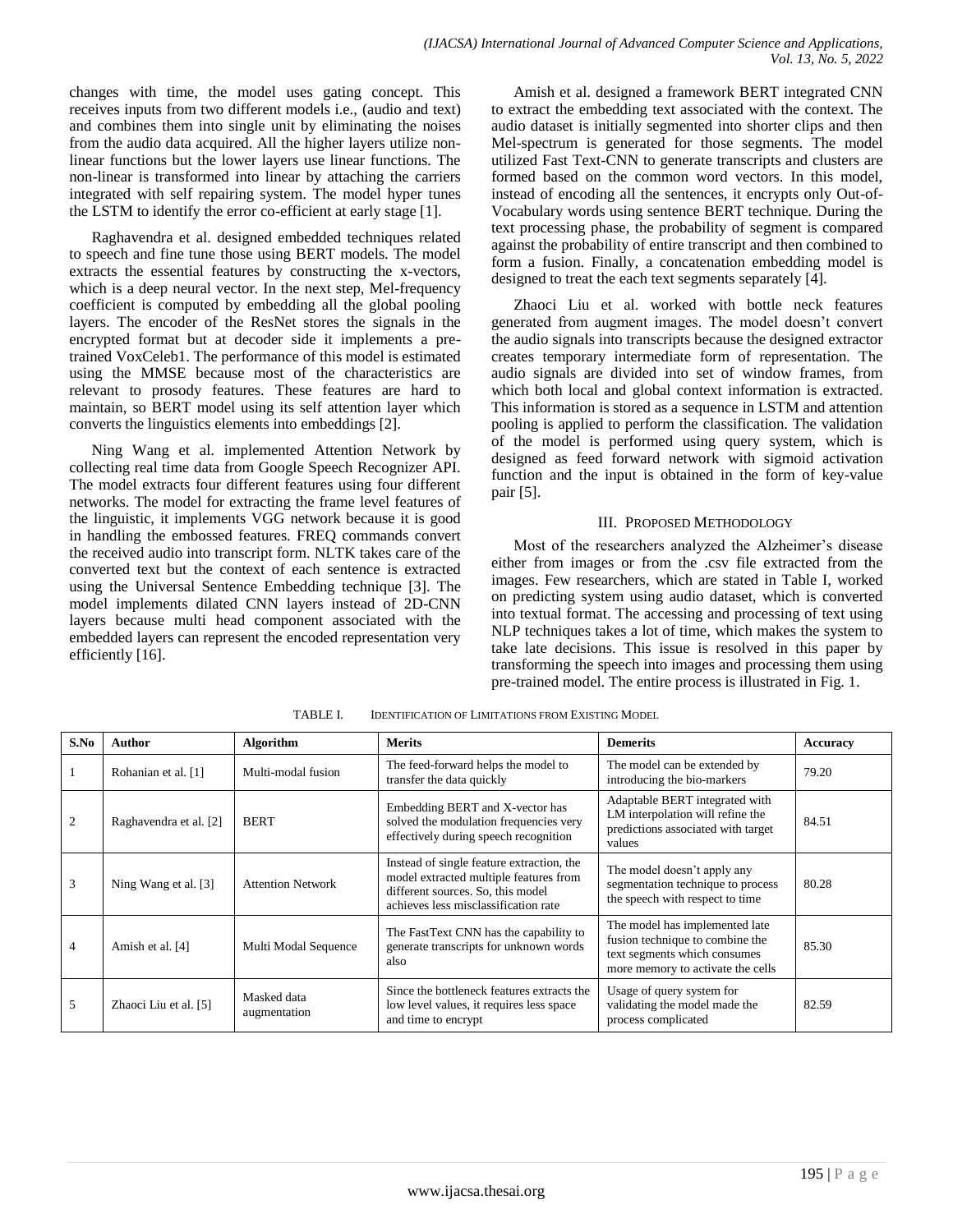

Fig. 1. Overall Architecture of Proposed System.

## *A. Conversion of Speech Signals to Mel-spectrum Images*

The proposed research focused to analyze the disease from the speech, which are basically classified into Alzheimer's disease (AD) and Cognitive normal (CN). Initially the model has constructed the Mel spectrogram from the speech files as represented in Fig. 2.



Fig. 2. Generation of Spectrogram Images from Audio Dataset.

The approach employs samples of air pressure over time to digitally represent a speech signal. The voice signal is transferred from the time domain to the frequency domain using the fast Fourier transform, and the system uses overlapping windowed portions of the speech stream. The technology converts the y-axis (frequency) to a log scale and the color dimension (amplitude) to decibels to create the

spectrogram. The y-axis (frequency) was mapped onto the Mel scale to generate the Mel spectrogram. The model applies a traditional Short Time Fourier Transformation (STFT); this is a very flexible class to represent time and frequency distribution from the processed speech signals. The identification of pitch variation is the major hyper tuning point. The computation is presented in equation (1).

$$
STFT_m(input) = \sum_{n=\infty}^{\infty} input_n * [H(n) - R_m] * e^{-j}
$$
 (1)

where, input<sub>n</sub> denotes input signal recognized at time 'n' H (n) denotes N-length Hamming function applied on sliding window

 $R_m$  Represents hop size in between the m-size sliding window

# $e^{-j}$  is a threshold multiplication function

Humans do not perceive frequencies on a linear scale, according to research. Lower frequency differences are easier to notice than higher frequency variances. Humans can readily distinguish between 500 and 1000 Hz, but we will struggle to distinguish between 10,000 and 10,500 Hz, despite the fact that the distance between the two pairs is same. As a result, we'll utilize the Mel scale, which is a logarithmic scale based on the idea that equal lengths on the scale correspond to the same perceptual distance. Conversion from frequency (f) to Mel scale (m) is given in equation (2).

$$
m = 2595. \log(1 + \frac{f}{500})
$$
 (2)

A Mel Spectrogram is a spectrogram that converts frequencies to Mel scale. For the creation of log-Mel spectrograms, we chose 40 Mel filter banks. The availability of 40 Mel filter banks allows us to use pre-trained models such as VGG16 in the future. A Hamming window with a size of 2048 samples is used. With a hop-length of 1024 samples (the amount of samples between subsequent frames) and a sampling rate of 44.1 kHz. In the FFT calculation, the number of points is also 2048. The log-Mel spectrograms are separated into overlapping chunks of 100 frames each encompassing a length of 23ms to achieve this.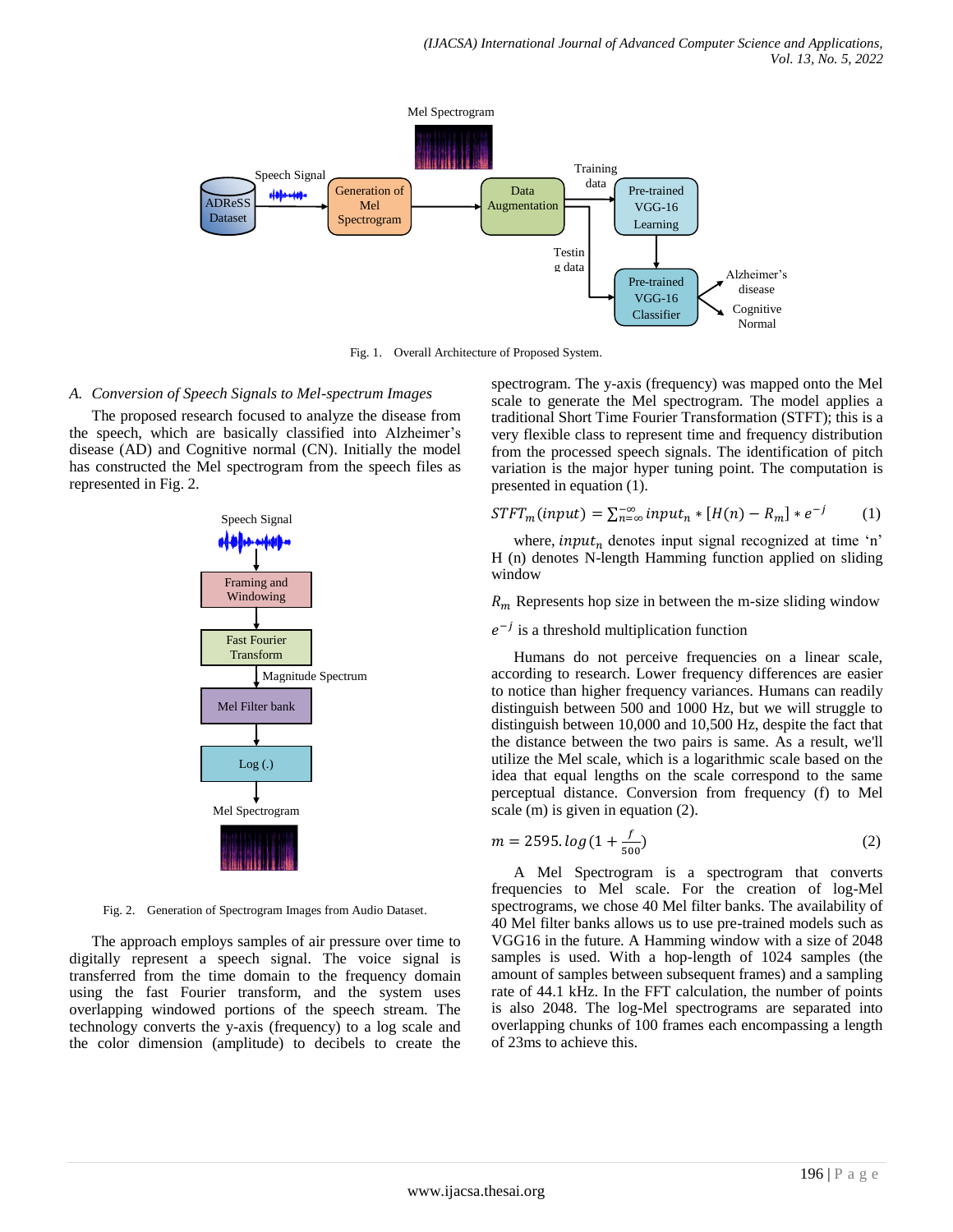Algorithm for Construction of Mel Spectrum

Input: Audio Dataset with binary class labels, AD\_Binary Output: Mel-spectrum Generation Begin 1. Set the path of the output folder to store the images of spectograms 2. ad\_binary\_labels←["AD", "CN"] 3. for i in ad\_binary\_labels: for j in path: a. audio\_time\_series,audio\_srate←load(j,sr=None) // load the speech data in time series format with the specified sampling rate b. speech\_frequency←stft(speech\_time\_series) c. speech\_magintude, speech\_phase ← magphase (speech\_frequency) d. mel scale speech ← melspectogram (S=speech\_magnitude,sr=speech\_srate) e. mel\_speech← amplitude\_to\_db (mel\_scale\_speech,ref="minimum") f. specshow(mel\_speech,sr=speech\_srate) End

# *B. Disease Classification using VGG-16*

The proposed system applies VGG-16 pre-trained model on generated spectrogram images to identify the disease. The model has chosen VGG network because of its simplicity nature even though it has huge parameter to hyper tune. The basic thumb rule for any deep learning algorithms is "More the training data more the accuracy", but the training dataset has got fewer images from the speech signals. This issue is resolved by the model initially by applying basic image manipulation operations to increase the size of the generated spectrogram images as shown in Fig. 3.

The model has customized the few operations in the generator module to minimize the error rate. The basic customized operation is "pre-processing" unit because it denoises the images, which is a basic challenge faced by any of the computer vision applications. In this model, images are generated from the speech signals; therefore there are high chances to get noisy images due to sudden voice modulation from the external factors. The remaining customization operations are elaborated in Table II.



Fig. 3. Synthetic Data Created using the Image Data Generator Module.

The main advantages of the generator module lies in passing the multiple operations performed on the image are sent directly to the neural network instead of storing them in a temporary buffer or memory. Finally, the images are rescaled to 150 and divided them into 32 batch size. These synthesized images are passed as input to the VGG-16 neural network, whose task is achieved in two stages. In the first stage, it identifies the objects from the generated signals from the predefined classes available. In the second stage, the model contains 1000 class labels, so it has to classify the generated image from the customized class label. The model implemented its validation across Image Net dataset. The model implements only a kernel filter with size 3×3. The overall layers and their configurations for the VGG-16 are presented in Table III.

The entire architecture of the model is divided into 5 blocks of Ensemble 3-Dimenisional CNN layers and 1 block of Fully Connected (or) Dense Layer. It takes standard input of size 224×224 with 3 dimensions. The first two blocks contains 2 layers of CNN with max pooling layer then remaining blocks contains 3 layers of CNN with max pooling. The final block contains two fully connected layers and one softmax layer.

TABLE II. DESCRIPTION OF IMAGE MANIPULATION CUSTOMIZATION OPERATIONS IN GENERATOR MODULE

| S.No           | <b>Parameter Name</b>      | <b>Description</b>                                                    | <b>Initialized</b><br><b>Value</b> |
|----------------|----------------------------|-----------------------------------------------------------------------|------------------------------------|
| 1              | preprocessing func<br>tion | It removes the noise from<br>generated images                         | Processed<br>images from<br>VGG16  |
| $\overline{c}$ | Rotation_range             | Some random images are.<br>rotated to 40 degrees angle                | 40                                 |
| 3              | Width shift                | The images are translated<br>20% horizontally based on<br>total width | 0.2                                |
| 4              | Height_shift               | The images are translated<br>20% vertically based on<br>total height  | 0.2                                |
| 5              | Shear_range                | It transforms the point to a<br>particular                            | 0.2                                |
| 6              | Zoom_range                 | The inside image contents<br>are zoomed to 20%                        | 0.2                                |
| 7              | Horizontal_flip            | It randomly flips the half<br>images of the dataset                   | True                               |
| 8              | Fill mode                  | It fills the newly created<br>pixels with nearest pixel<br>values     | <b>Nearest</b>                     |

TABLE III. VGG-16 CONFIGURATION

| S.No           | <b>Dimensions</b><br><b>Laver Name</b> |                                                                   | <b>Activation</b><br><b>Function</b> | Count          |
|----------------|----------------------------------------|-------------------------------------------------------------------|--------------------------------------|----------------|
|                | Convolution<br>Layer                   | Initially it starts with<br>64 then it enhances<br>up to $512$    | ReLU                                 | 13             |
| $\mathfrak{D}$ | Max Pooling<br>Layer                   | From $75 \times 75 \times 64$ to<br>$4 \times 4 \times 512$       |                                      | 5              |
| 3              | Dense Layer                            | $1\times1\times4096$ is<br>converted into<br>$1\times1\times1000$ | ReLU                                 | $\overline{c}$ |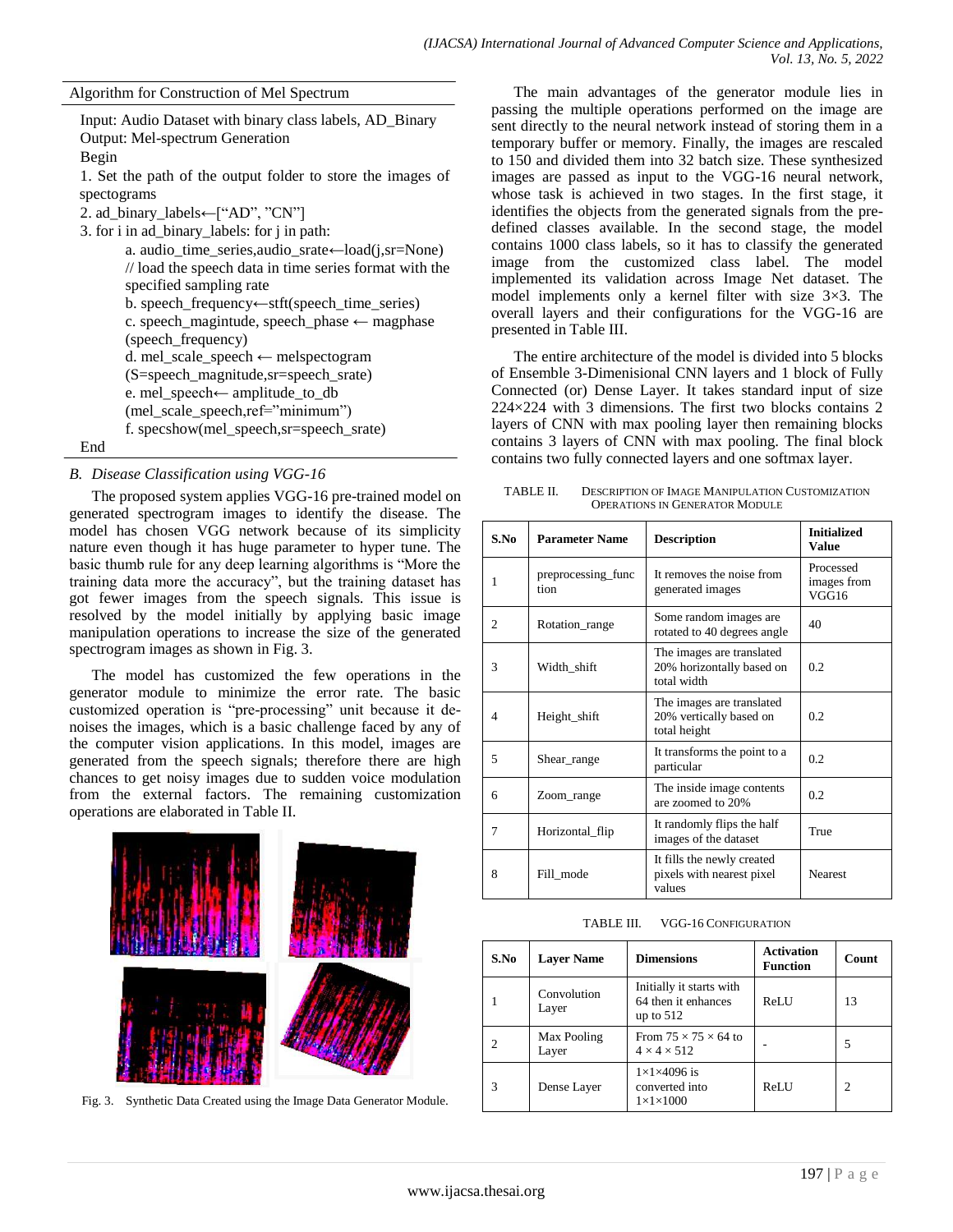The customization of the pre-trained model is represented in the below section:

*1)* The model acquired the input images in the 2- Dimensional but VGG-16 requires in three dimensional. So it changes the input shape from 2-D to 3-D by passing additional parameters.

*2)* The model adjusted the weights of the neural network based on the "ImageNet" dataset.

*3)* The augment images have the shape of 150×150 but the VGG-16 accepts 224×224. So, they include top attribute has assigned with false value.

*4)* In general VGG-16 requires softmax layer for multi classification but the model dataset has binary class labels. So, the model implements the softmax layer by flattening the layer. The overall architecture of VGG-16 is presented in Fig. 4.



Fig. 4. Pre-trained Architecture of VGG-16.

# IV. RESULT AND DISCUSSION

This model considers dataset from the publicly available repositories and uses Google Laboratory as the execution environment because the model needs GPU's to work with speech signals. The speech signals are labeled as "AD" and "CN". Alzheimer's is a group of neurodegenerative disorders characterized by a steady and long-term decline in cognitive function. Because age is the most important risk factor for AD, it affects the elderly the most. Because of the global severity of the situation, institutions and researchers are putting significant resources towards Alzheimer prevention and early detection, with an emphasis on disease progression. Cost-effective and scalable approaches for detecting Alzheimer disease in its most mild manifestations are needed. While several studies have investigated speech and language features for Alzheimer's disease and proposed various signal processing and machine learning methods for this task, the field still lacks balanced and standardized data sets on which these different approaches can be systematically compared. The ADReSS challenge dataset includes CN and AD patients' speech recordings, transcripts, and metadata (age, gender, and MMSE score). The dataset is balanced in terms of age, gender, and the number of CN vs. AD patients, with 78 patients in each class. The speech data is converted into Mel spectrograms. The outputs for the individual modules are represented in the below section.

Fig. 5(a) and 5(b) represents the generation of spectrogram from the speech signals for both the class labels. The graphs are represented by using the voice frequency obtained from the speech signals.

Fig. 6 represents the trainable and non-trainable parameters of VGG-16 by customizing the necessary parameters and layers. In general, neural networks need more parameters to train the model but due to usage of pre-trained models, the trainable parameters got reduced.

Fig. 7 represents the training phase of the model in predefined Epochs values. With the increase of Epoch, there might be increase or decrease of the accuracy. So, the model saves the highest accuracy as the best model. It updates the checkpoints if and only if the model gets better accuracy than the previous value. The model wants to prove the state of accuracy by comparing the standard CNN with VGG-16 pretrained model. So, it represented the initial output training results of CNN in Fig. 8.

Fig. 9 represents the accuracy values obtained by VGG-16 at different Epochs levels. From Fig. 10, the model can clearly state that the VGG-16 has performed very well than CNN by comparing from the initial Epochs.



Fig. 5. Mel Spectrum. (a) AD Class Label. (b) CN Class Label.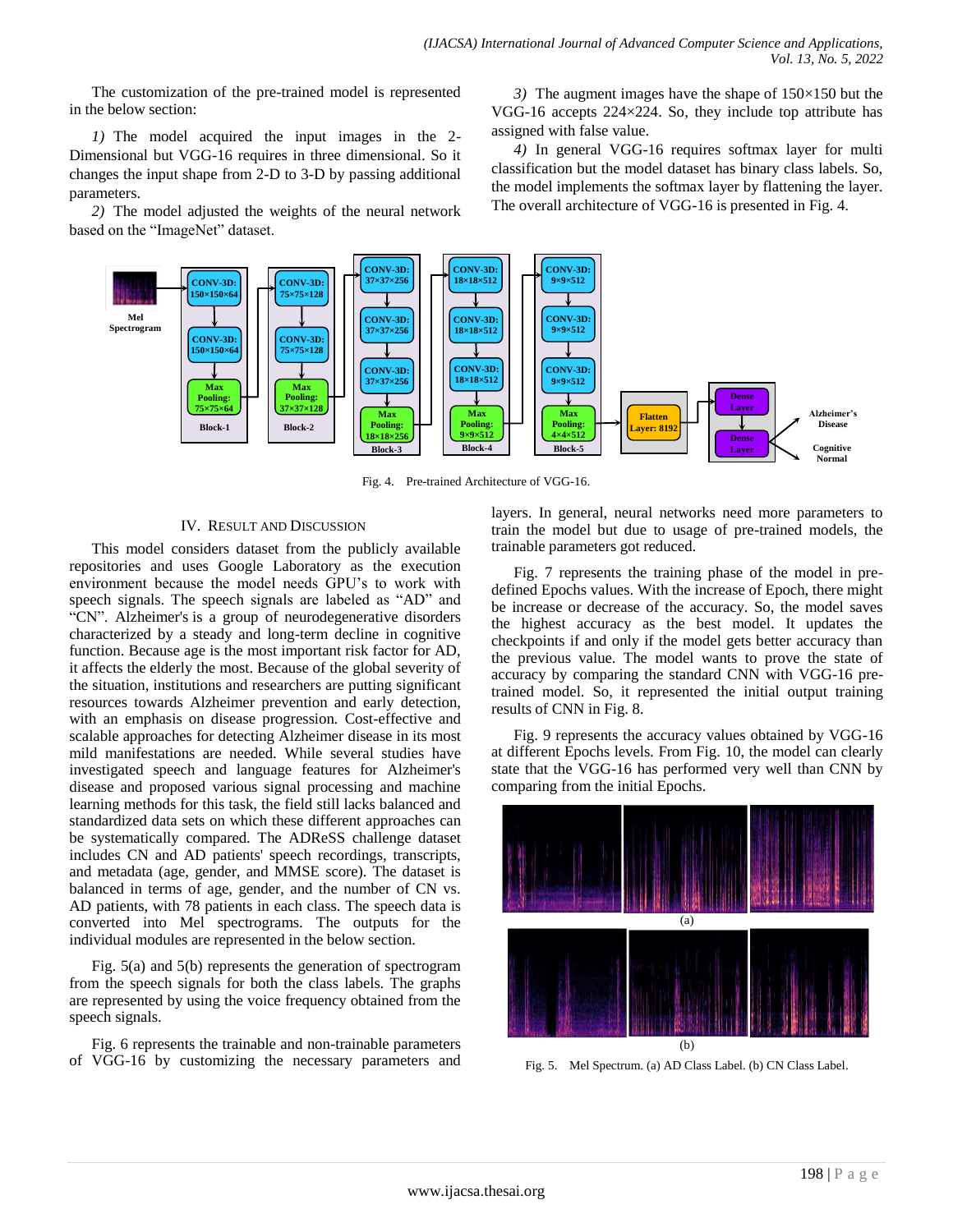| Layer (type)                                   | Output Shape                                         | Param # |
|------------------------------------------------|------------------------------------------------------|---------|
| ================<br>input 1 (InputLayer)       | ---------------------------<br>[(None, 150, 150, 3)] | 0       |
| block1 conv1 (Conv2D)                          | (None, 150, 150, 64)                                 | 1792    |
| block1 conv2 (Conv2D)                          | (None, 150, 150, 64)                                 | 36928   |
| block1 pool (MaxPooling2D)                     | (None, 75, 75, 64)                                   | 0       |
| block2 conv1 (Conv2D)                          | (None, 75, 75, 128)                                  | 73856   |
| block2 conv2 (Conv2D)                          | (None, 75, 75, 128)                                  | 147584  |
| block2 pool (MaxPooling2D)                     | (None, 37, 37, 128)                                  | 0       |
| block3 conv1 (Conv2D)                          | (None, 37, 37, 256)                                  | 295168  |
| block3_conv2 (Conv2D)                          | (None, 37, 37, 256)                                  | 590080  |
| block3 conv3 (Conv2D)                          | (None, 37, 37, 256)                                  | 590080  |
| block3 pool (MaxPooling2D) (None, 18, 18, 256) |                                                      | 0       |
| block4 conv1 (Conv2D)                          | (None, 18, 18, 512)                                  | 1180160 |
| block4 conv2 (Conv2D)                          | (None, 18, 18, 512)                                  | 2359808 |
| block4 conv3 (Conv2D)                          | (None, 18, 18, 512)                                  | 2359808 |
| block4_pool (MaxPooling2D) (None, 9, 9, 512)   |                                                      | 0       |
| block5 conv1 (Conv2D)                          | (None, 9, 9, 512)                                    | 2359808 |
| block5 conv2 (Conv2D)                          | (None, 9, 9, 512)                                    | 2359808 |
| block5 conv3 (Conv2D)                          | (None, 9, 9, 512)                                    | 2359808 |
| block5 pool (MaxPooling2D) (None, 4, 4, 512)   |                                                      | 0       |
| flatten (Flatten)                              | (None, 8192)                                         | 0       |
| dense (Dense)                                  | (None, 2)                                            | 16386   |
|                                                |                                                      |         |

Total params: 14,731,074

Trainable params: 16,386

Non-trainable params: 14,714,688

# Fig. 6. Summary of VGG-16.

2/2 - 11s - loss: 0.3769 - accuracy: 0.9375 - 11s/epoch - 5s/step Epoch 24/30

WARNING:tensorflow:Can save best model only with val loss available, skipping. 2/2 - 11s - loss: 0.6510 - accuracy: 0.9375 - 11s/epoch - 5s/step Epoch 25/30

WARNING:tensorflow:Can save best model only with val\_loss available, skipping. 2/2 - 11s - loss: 0.3480 - accuracy: 0.9583 - 11s/epoch - 5s/step Epoch 26/30

WARNING:tensorflow:Can save best model only with val\_loss available, skipping. 2/2 - 11s - loss: 0.5336 - accuracy: 0.8958 - 11s/epoch - 5s/step Epoch 27/30

WARNING:tensorflow:Can save best model only with val\_loss available, skipping. 2/2 - 11s - loss: 0.9995 - accuracy: 0.8542 - 11s/epoch - 5s/step Epoch 28/30

WARNING:tensorflow:Can save best model only with val\_loss available, skipping. 2/2 - 11s - loss: 0.3081 - accuracy: 0.9583 - 11s/epoch - 5s/step Epoch 29/30

WARNING:tensorflow:Can save best model only with val\_loss available, skipping. 2/2 - 11s - loss: 1.0050 - accuracy: 0.9375 - 11s/epoch - 5s/step Epoch 30/30

WARNING:tensorflow:Can save best model only with val\_loss available, skipping. 2/2 - 11s - loss: 0.6041 - accuracy: 0.9167 - 11s/epoch - 5s/step Training completed in time: 0:08:30.489462

#### Fig. 7. Few Training Iterations of the Proposed Model.

| (IJACSA) International Journal of Advanced Computer Science and Applications, |  |                      |  |
|-------------------------------------------------------------------------------|--|----------------------|--|
|                                                                               |  | Vol. 13, No. 5, 2022 |  |

| Epoch 1/10                                                                             |
|----------------------------------------------------------------------------------------|
| 3/3 [=============================] - 22s 10s/step - loss: 0.5361 - accuracy: 0.7945   |
| Epoch $2/10$                                                                           |
| 3/3 [============================] - 2s 402ms/step - loss: 0.4808 - accuracy: 0.8356   |
| Epoch $3/10$                                                                           |
| 3/3 [=============================] - 2s 413ms/step - loss: 0.4402 - accuracy: 0.8356  |
| Epoch $4/10$                                                                           |
| 3/3 [==============================] - 2s 678ms/step - loss: 0.4568 - accuracy: 0.8356 |
| Epoch $5/10$                                                                           |
| 3/3 [=============================] - 2s 680ms/step - loss: 0.4255 - accuracy: 0.8356  |
| Epoch $6/10$                                                                           |
| 3/3 [==============================] - 2s 412ms/step - loss: 0.4219 - accuracy: 0.8356 |
| Epoch 7/10                                                                             |
| 3/3 [=============================] - 2s 645ms/step - loss: 0.4092 - accuracy: 0.8356  |
| Epoch $8/10$                                                                           |
| 3/3 [=============================] - 2s 409ms/step - loss: 0.3927 - accuracy: 0.8356  |
| Epoch 9/10                                                                             |
| 3/3 [=============================] - 2s 689ms/step - loss: 0.3933 - accuracy: 0.8356  |
| Epoch 10/10                                                                            |
| 3/3 [=============================] - 2s 410ms/step - loss: 0.3557 - accuracy: 0.8356  |

Fig. 8. Training Process using Standard CNN.



Fig. 9. Accuracy Graph Obtained by the VGG-16.

With reference to Table I and from the above figures, the Fig. 10 plots the accuracies obtained by different existing models along with proposed and standard CNN architecture to project the performance of the model. X-axis represents the approaches and Y-axis represents the accuracy obtained.



Fig. 10. Comparison Analysis.

#### V. CONCLUSION

In this paper, the model has recognized Alzheimer's disease at early stage effectively by creating the synthetic dataset of Mel spectrum images then these are acted as input for the ImageNet trained VGG-16 system. The model has opted pretrained model instead of CNN because the dataset contains different modulation signals with noise. The design becomes complicated because to extract essential features from the